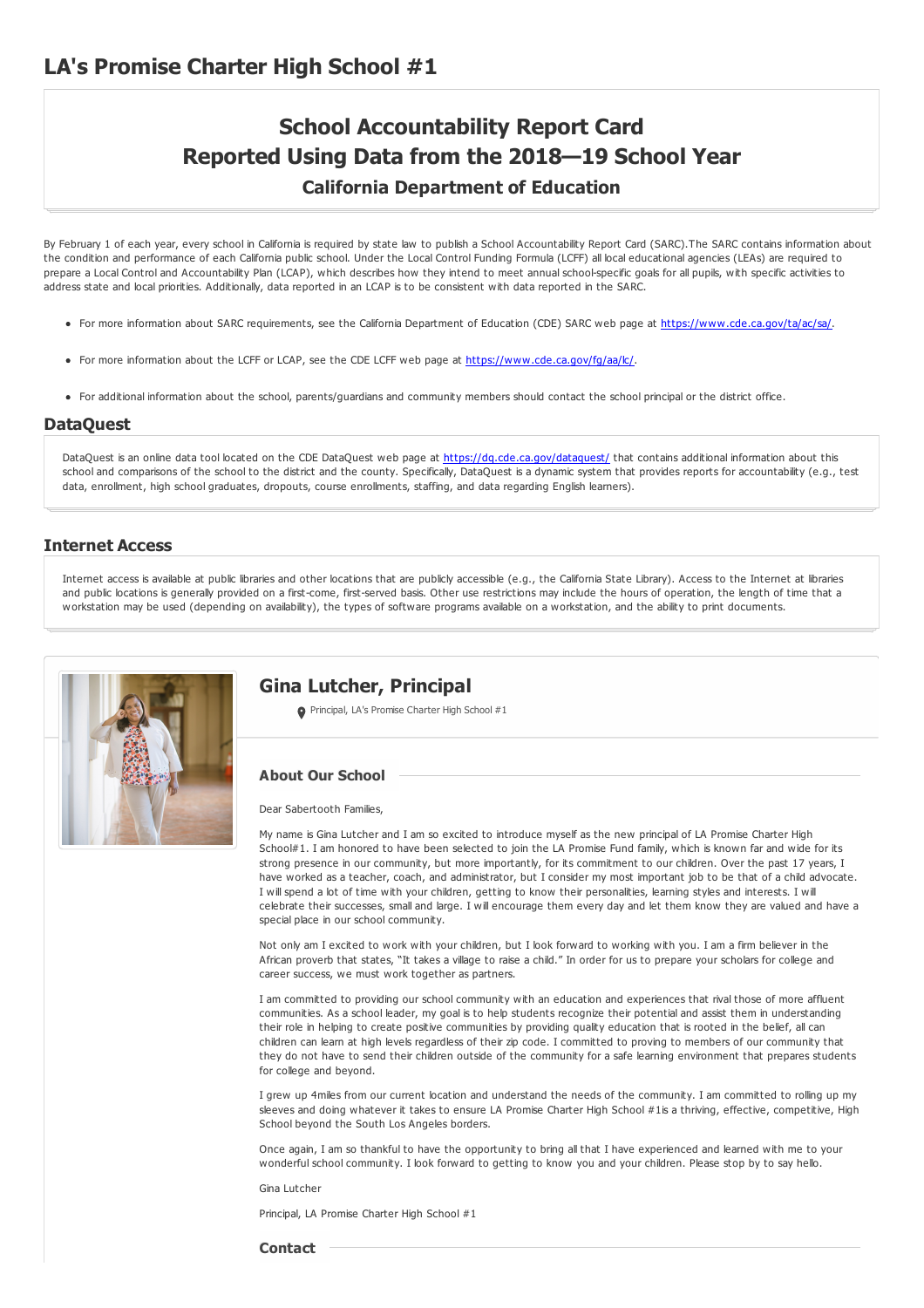2018-19 SARC - LA's Promise Charter High School #1

LA's Promise Charter High School #1 1755 West 52nd St. Los Angeles, CA 90062-2347

Phone: 323-375-5273 Email: <u>[office@lapchs.org](mailto:office@lapchs.org)</u>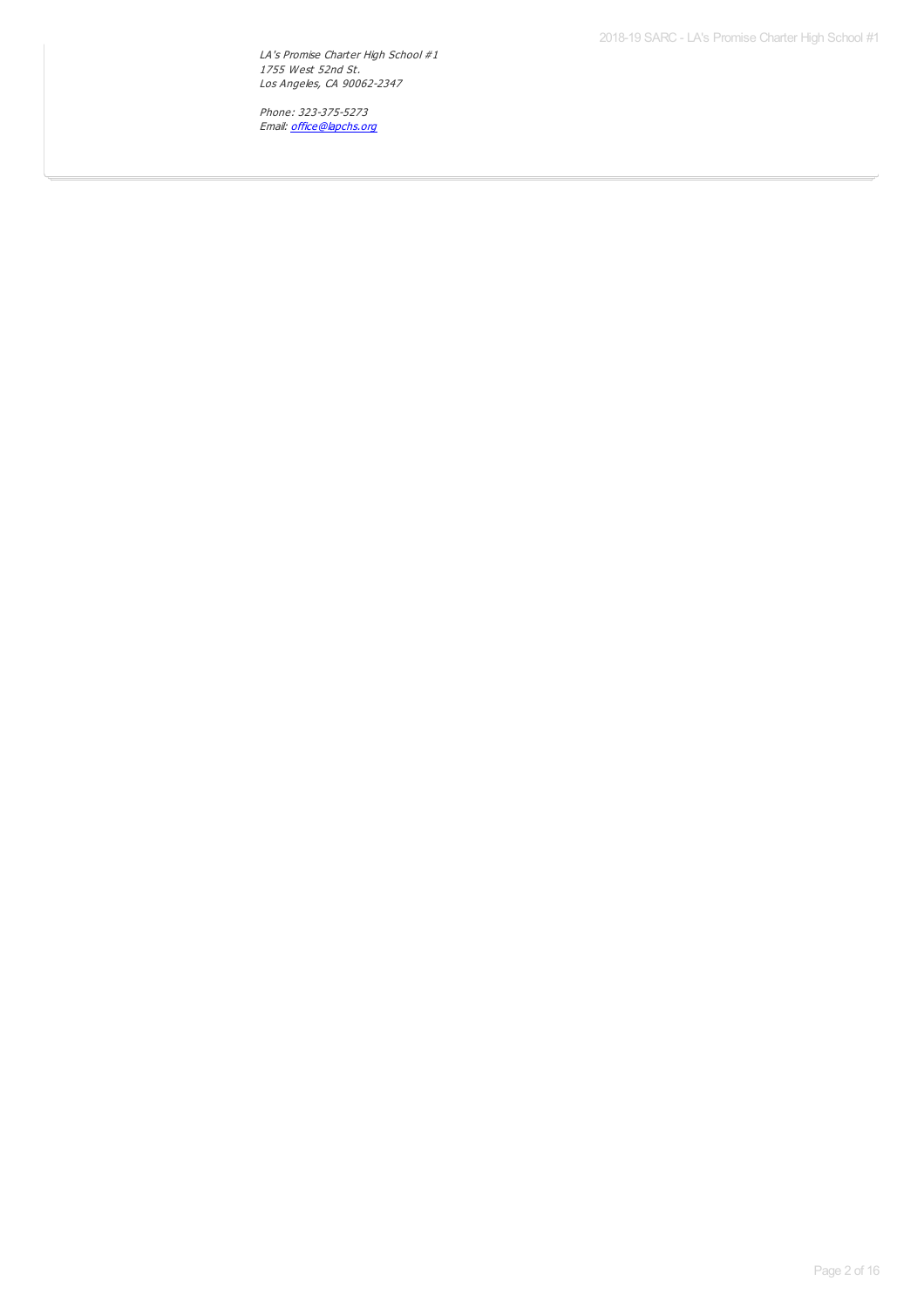## **About This School**

#### **Contact Information (School Year 2019—20)**

| District Contact Information (School Year 2019-20) |                                     |  |  |  |
|----------------------------------------------------|-------------------------------------|--|--|--|
| <b>District Name</b>                               | LA's Promise Charter High School #1 |  |  |  |
| <b>Phone Number</b>                                | $(323)$ 375-5273                    |  |  |  |
| Superintendent                                     | Donna Jacobson                      |  |  |  |
| <b>Email Address</b>                               | donnaj@lapromisefund.org            |  |  |  |
| Website                                            | www.lapchs.org                      |  |  |  |

| School Contact Information (School Year 2019-20)    |                                     |  |  |  |
|-----------------------------------------------------|-------------------------------------|--|--|--|
| <b>School Name</b>                                  | LA's Promise Charter High School #1 |  |  |  |
| <b>Street</b>                                       | 1755 West 52nd St.                  |  |  |  |
| City, State, Zip                                    | Los Angeles, Ca, 90062-2347         |  |  |  |
| <b>Phone Number</b>                                 | 323-375-5273                        |  |  |  |
| Principal                                           | Gina Lutcher, Principal             |  |  |  |
| <b>Email Address</b>                                | office@lapchs.org                   |  |  |  |
| Website                                             | www.lapchs.org                      |  |  |  |
| County-District-School 19101990135582<br>(CDS) Code |                                     |  |  |  |

Last updated: 1/31/2020

#### **School Description and Mission Statement (School Year 2019—20)**

Our mission is to use the E5F2 model to educate our scholars.

- Engaging Educational Experience.
- Developing Emotional Intelligence.
- Cultivating an Entrepreneurial spirit.
- Inspire creativity in Media and Film.
- Building students to become Financially Literate young adults.

Vision:

Empowering young adults to be independent freethinkers ready for the world.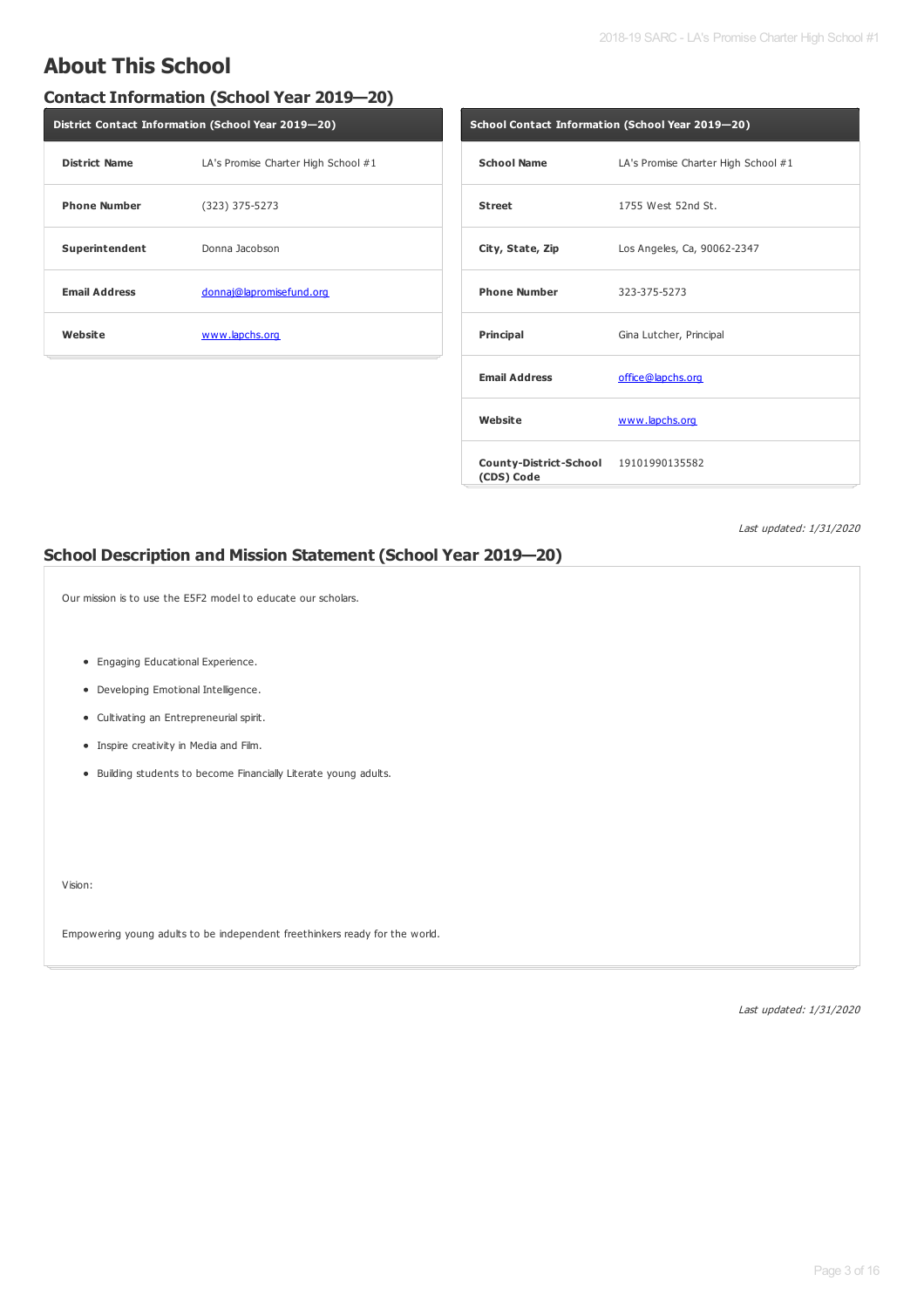2018-19 SARC - LA's Promise Charter High School #1

## **Student Enrollment by Grade Level (School Year 2018—19)**

| <b>Grade Level</b>      | <b>Number of Students</b> |
|-------------------------|---------------------------|
| Grade 9                 | 47                        |
| Grade 10                | 50                        |
| <b>Total Enrollment</b> | 97                        |



Last updated: 1/31/2020

## **Student Enrollment by Student Group (School Year 2018—19)**

| <b>Student Group</b>                | <b>Percent of Total Enrollment</b> |
|-------------------------------------|------------------------------------|
| Black or African American           | 33.00 %                            |
| American Indian or Alaska Native    | $\frac{0}{0}$                      |
| Asian                               | 1.00%                              |
| Filipino                            | $\frac{0}{0}$                      |
| Hispanic or Latino                  | 63.90 %                            |
| Native Hawaijan or Pacific Islander | $\frac{0}{0}$                      |
| White                               | 1.00%                              |
| Two or More Races                   | 1.00%                              |
| <b>Student Group (Other)</b>        | <b>Percent of Total Enrollment</b> |
| Socioeconomically Disadvantaged     | 86.60 %                            |
| English Learners                    | 23.70%                             |
| Students with Disabilities          | 22.70 %                            |
| Foster Youth                        | $\frac{0}{0}$                      |
| Homeless                            | $\frac{0}{0}$                      |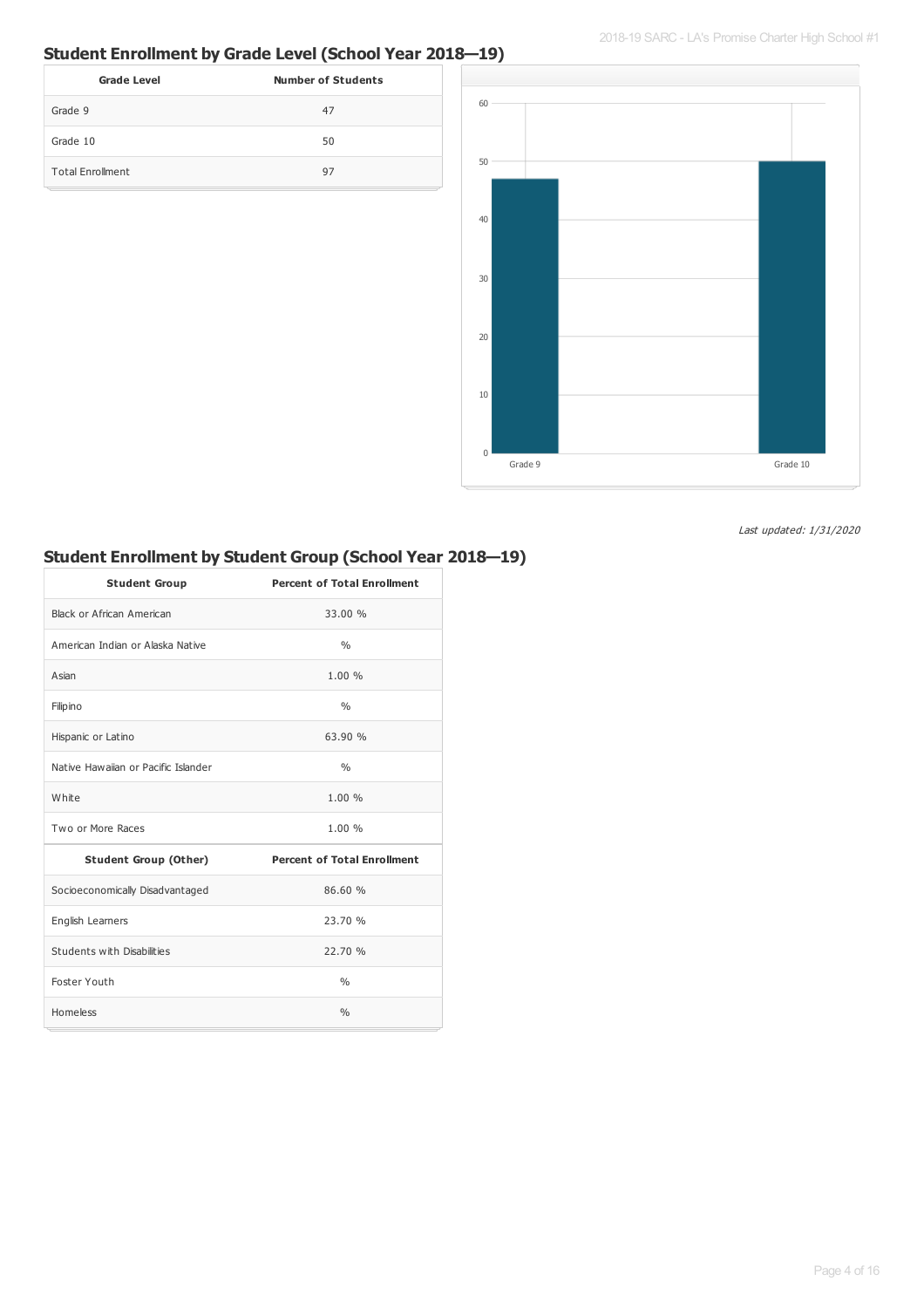# **A. Conditions of Learning**

# **State Priority: Basic**

The SARC provides the following information relevant to the State priority: Basic (Priority 1):

- Degree to which teachers are appropriately assigned and fully credentialed in the subject area and for the pupils they are teaching;
- Pupils have access to standards-aligned instructional materials; and
- School facilities are maintained in good repair

#### **Teacher Credentials**

| <b>Teachers</b>                                                                   | School<br>2017<br>$-18$ | School<br>2018<br>$-19$ | School<br>2019<br>$-20$ | District<br>$2019-$<br>20 |
|-----------------------------------------------------------------------------------|-------------------------|-------------------------|-------------------------|---------------------------|
| With Full Credential                                                              | $\overline{4}$          | $\overline{4}$          | $\overline{4}$          | 4                         |
| Without Full Credential                                                           | 1                       | 2                       | 8                       | 8                         |
| Teachers Teaching Outside Subject<br>Area of Competence (with full<br>credential) | $\Omega$                | 1                       |                         |                           |



Last updated: 2/1/2020

#### **Teacher Misassignments and Vacant Teacher Positions**

| <b>Indicator</b>                                  | $2017 -$<br>18 | $2018 -$<br>19 | $2019-$<br>20 |
|---------------------------------------------------|----------------|----------------|---------------|
| Misassignments of Teachers of English<br>Learners | $\Omega$       |                |               |
| Total Teacher Misassignments*                     | 0              | $\mathcal{L}$  |               |
| Vacant Teacher Positions                          |                |                | 0             |



Note: "Misassignments" refers to the number of positions filled by teachers who lack legal authorization to teach that grade level, subject area, student group, etc. \* Total Teacher Misassignments includes the number of Misassignments of Teachers of English Learners.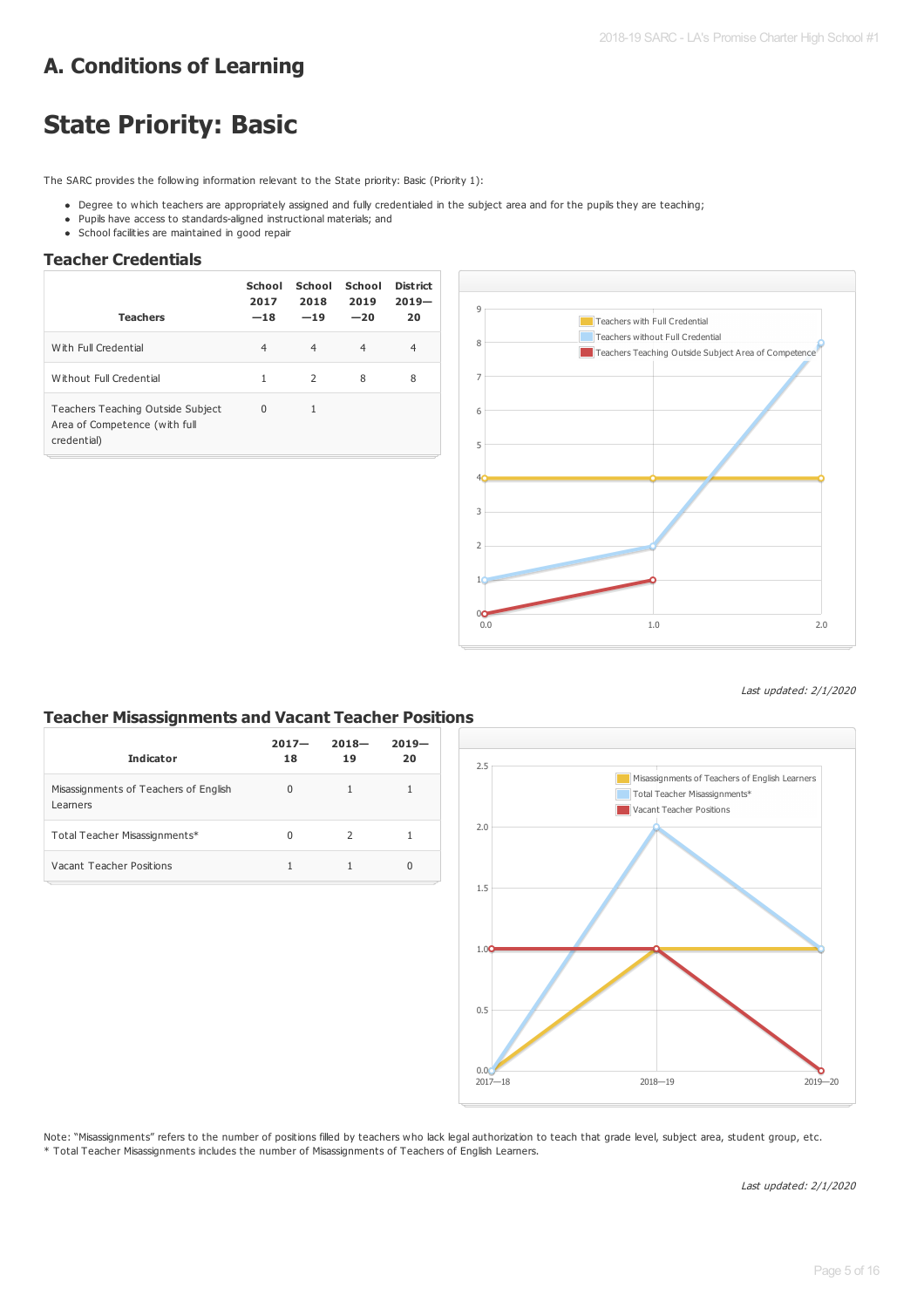### **Quality, Currency, Availability of Textbooks and Other Instructional Materials (School Year 2019—20)**

Year and month in which the data were collected: August 2019

| Subject                              | <b>Textbooks and Other Instructional Materials/year of Adoption</b>                                                                                                                                                                                                                                                                                                             | <b>From Most Recent</b><br>Adoption? | <b>Percent Students Lacking Own</b><br><b>Assigned Copy</b> |
|--------------------------------------|---------------------------------------------------------------------------------------------------------------------------------------------------------------------------------------------------------------------------------------------------------------------------------------------------------------------------------------------------------------------------------|--------------------------------------|-------------------------------------------------------------|
| Reading/Language<br>Arts             | EngageNY Curriculum, Grades 9/10/11<br>Houghton Mifflin Harcourt, J.R.R. Tolkien: The Hobbit<br>Grand Central Publishing, Harper Lee: To Kill a Mockingbird<br>Bedford/St. Martin's, Shea et al.: The Language of Composition: Reading,<br>Writing, Rhetoric, Second Edition<br>Peterson's: Master the AP English Language & Composition Exam, Third<br>Edition<br>Achieve 3000 | Yes                                  | 0.00%                                                       |
| Mathematics                          | <b>CPM: Core Connections Integrated I</b><br><b>CPM: Core Connections Integrated II</b><br><b>CPM: Core Connections Integrated III</b><br><b>IXL Math</b>                                                                                                                                                                                                                       | Yes                                  | 0.00%                                                       |
| Science                              | <b>STEMscopes: Living Earth</b><br><b>STEMscopes: Chemistry</b>                                                                                                                                                                                                                                                                                                                 | Yes                                  | 0.00%                                                       |
| History-Social Science               | <b>TCI: History Alive! World Connections</b><br>DBQ Project: Document Based Questions in American History, Grade 11<br>Cengage Learning: A People and a Nation: A History of the United<br>States, Brief 10th Edition                                                                                                                                                           | Yes                                  | 0.00%                                                       |
| Foreign Language                     | Huffington Mifflin Harcourt: Spanish Exprésate! Level 1<br>Huffington Mifflin Harcourt: Spanish Exprésate! Level 2<br>Vista Higher Learning, Cole, Conklin et al.: TEMAS, AP Spanish Language<br>and Culture                                                                                                                                                                    | Yes                                  | 0.00%                                                       |
| Health                               | Health-Connected: Teen Talk High School                                                                                                                                                                                                                                                                                                                                         | Yes                                  | $0.00 \%$                                                   |
| Visual and Performing<br>Arts        | N/A                                                                                                                                                                                                                                                                                                                                                                             |                                      | $0.0 \%$<br>$0.0 \%$                                        |
| Science Lab Eqpmt<br>$(Grades 9-12)$ |                                                                                                                                                                                                                                                                                                                                                                                 | N/A                                  |                                                             |

Note: Cells with N/A values do not require data.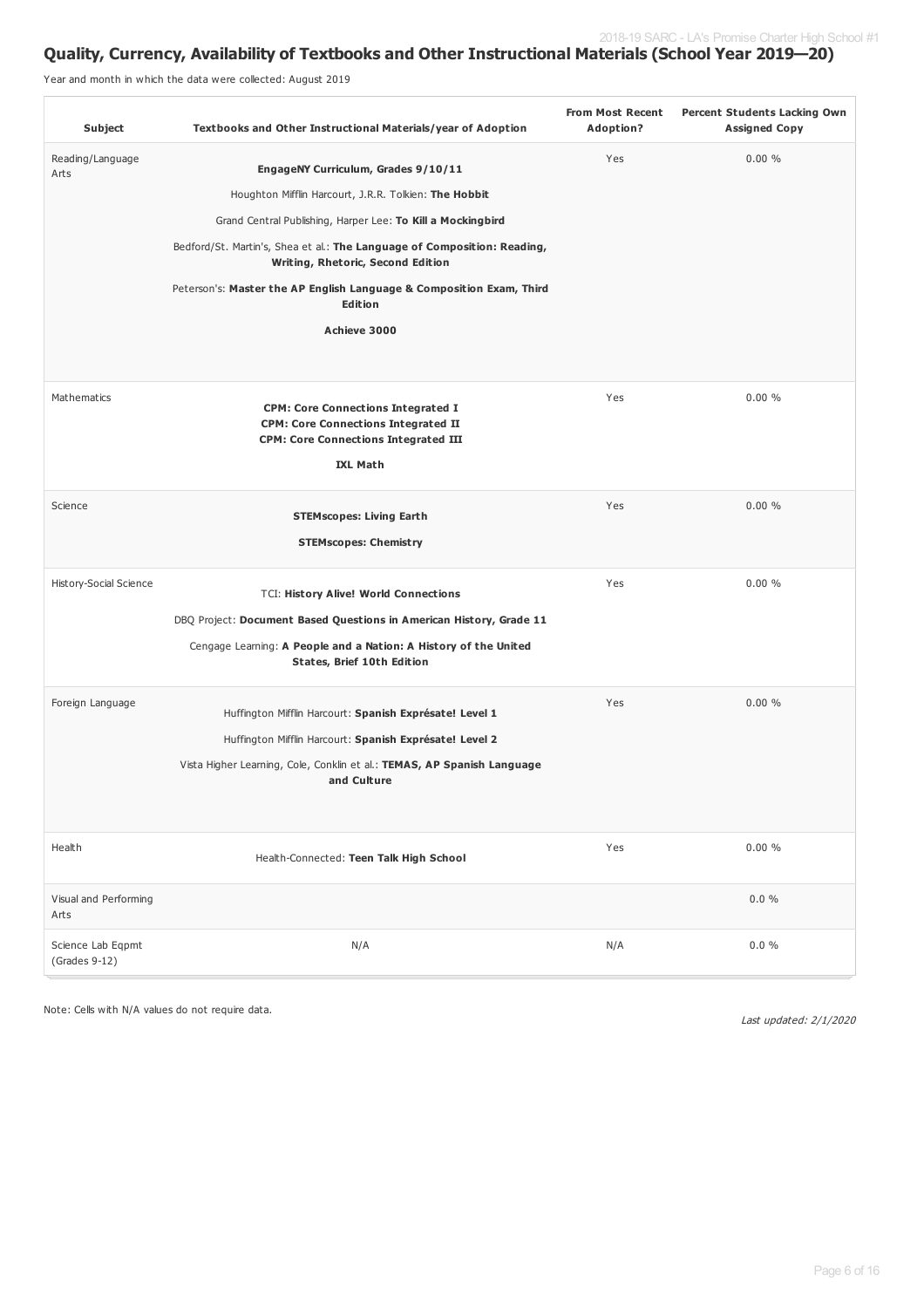#### **School Facility Conditions and Planned Improvements**

LA's Promise Charter High School #1 satisfactorily met all requirements for a facility in good repair in the most recent inspection conducted by the Los Angeles County Office of Education (LACOE) on November 15, 2019.

The school grounds consist of one building built in 1954 with a total of 8 classrooms, one multipurpose room, and an administrative office. The building has an approximate square footage of 11,000 SF with a maximum occupancy of 571. During this most recent facilities inspection, LACOE found all aspects of the grounds satisfactory with no corrective actions needed.

Custodial staff cleans the grounds throughout the day with additional cleaning when required as determined by the Principal and School Business Operations Manager. Any needed repairs or improvements are identified by the Principal and School Business Operations Manager and communicated to LA Promise Fund's Operations team. The Operations team executes any needed repairs or improvements outside school hours, if possible, for safety reasons.

Last updated: 2/1/2020

#### **School Facility Good Repair Status**

Year and month of the most recent FIT report: January 2019

| <b>System Inspected</b>                                                | Rating | Repair Needed and Action Taken or Planned |
|------------------------------------------------------------------------|--------|-------------------------------------------|
| <b>Systems:</b> Gas Leaks, Mechanical/HVAC, Sewer                      | Good   |                                           |
| <b>Interior: Interior Surfaces</b>                                     | Good   |                                           |
| <b>Cleanliness:</b> Overall Cleanliness, Pest/Vermin Infestation       | Good   |                                           |
| <b>Electrical: Electrical</b>                                          | Good   |                                           |
| <b>Restrooms/Fountains: Restrooms, Sinks/Fountains</b>                 | Good   |                                           |
| Safety: Fire Safety, Hazardous Materials                               | Good   |                                           |
| <b>Structural:</b> Structural Damage, Roofs                            | Good   |                                           |
| <b>External: Playground/School Grounds, Windows/Doors/Gates/Fences</b> | Good   |                                           |

#### **Overall Facility Rate**

Year and month of the most recent FIT report: January 2019

Overall Rating Good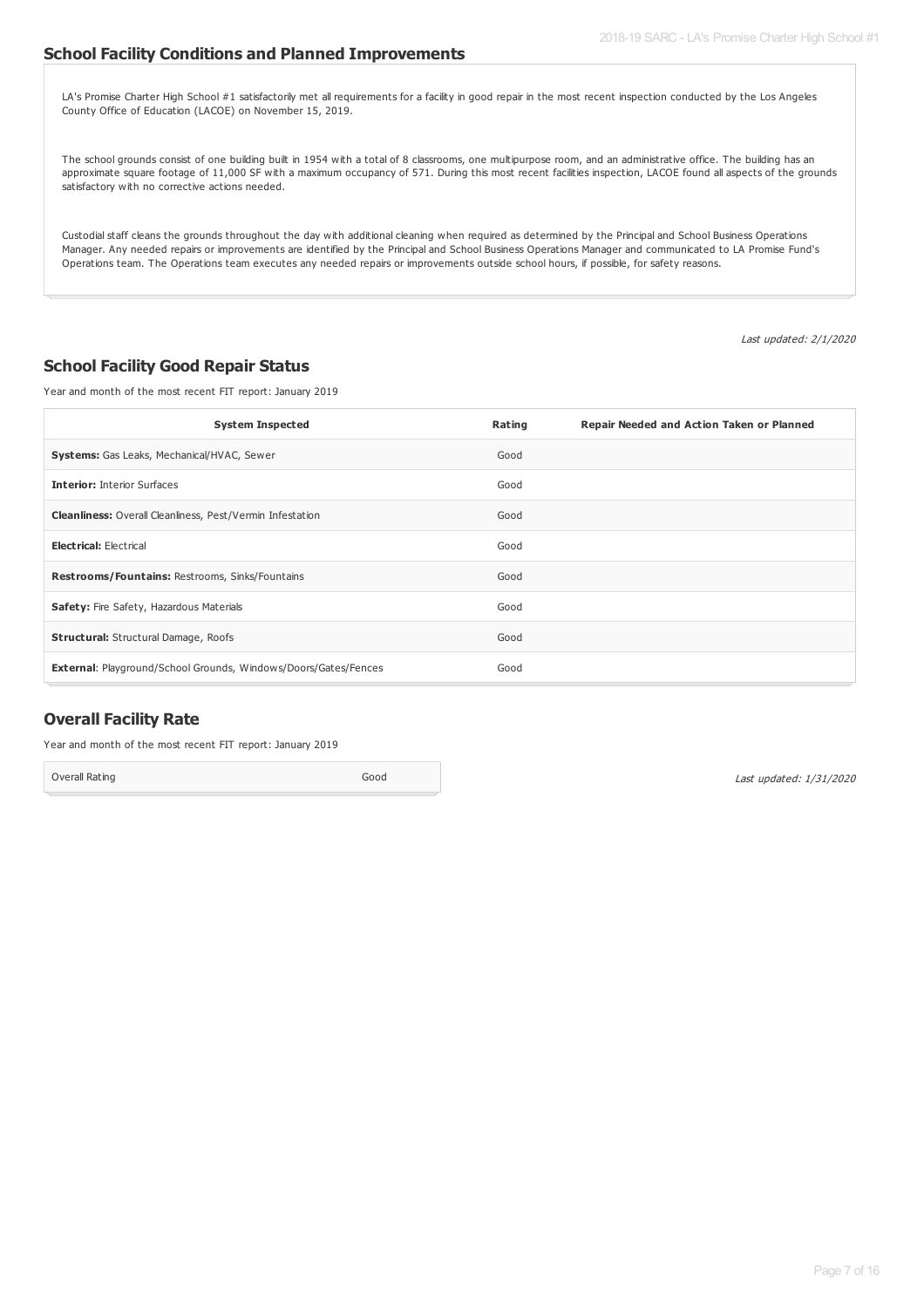## **B. Pupil Outcomes**

# **State Priority: Pupil Achievement**

The SARC provides the following information relevant to the State priority: Pupil Achievement (Priority 4):

- **Statewide assessments** (i.e., California Assessment of Student Performance and Progress [CAASPP] System, which includes the Smarter Balanced Summative Assessments for students in the general education population and the California Alternate Assessments [CAAs] for English language arts/literacy [ELA] and mathematics given in grades three through eight and grade eleven. Only eligible students may participate in the administration of the CAAs. CAAs items are aligned with alternate achievement standards, which are linked with the Common Core State Standards [CCSS] for students with the most significant cognitive disabilities); and
- The percentage of students who have successfully completed courses that satisfy the requirements for entrance to the University of California and the California State University, or career technical education sequences or programs of study.

#### **Courses for University of California (UC) and/or California State University (CSU) Admission**

| <b>UC/CSU Course Measure</b>                                              | Percent           |
|---------------------------------------------------------------------------|-------------------|
| 2018–19 Pupils Enrolled in Courses Required for UC/CSU Admission          | $0.00\%$          |
| 2017—18 Graduates Who Completed All Courses Required for UC/CSU Admission | $\hspace{0.05cm}$ |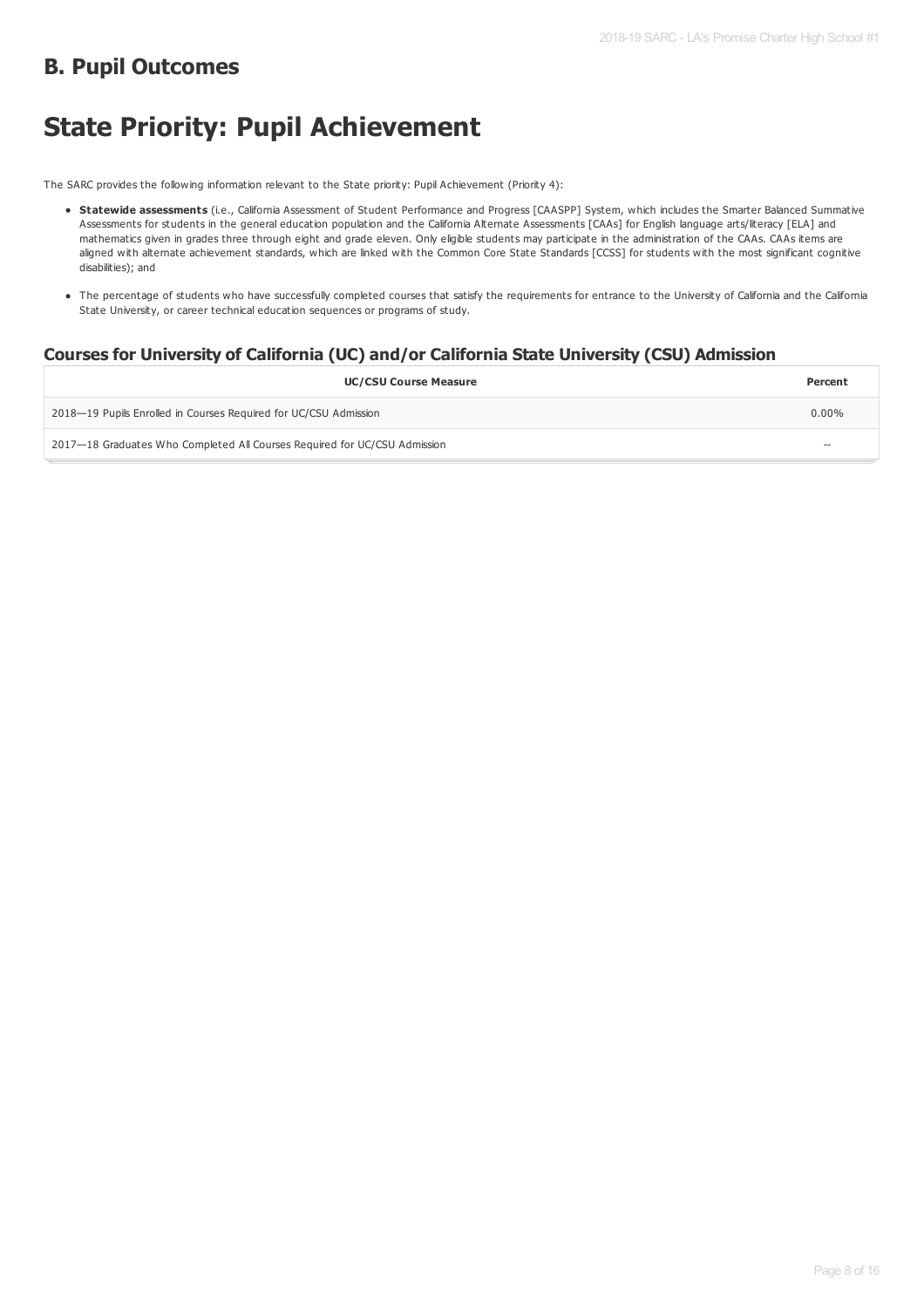# **State Priority: Other Pupil Outcomes**

The SARC provides the following information relevant to the State priority: Other Pupil Outcomes (Priority 8):

Pupil outcomes in the subject area of physical education

#### **California Physical Fitness Test Results (School Year 2018—19)**

| Grade | Percentage of Students Meeting Four of Six | Percentage of Students Meeting Five of Six | Percentage of Students Meeting Six of Six |
|-------|--------------------------------------------|--------------------------------------------|-------------------------------------------|
| Level | <b>Fitness Standards</b>                   | <b>Fitness Standards</b>                   | <b>Fitness Standards</b>                  |
|       | 18.20%                                     | 13.60%                                     | 2.30%                                     |

Note: Percentages are not calculated and double dashes (--) appear in the table when the number of students tested is ten or less, either because the number of students in this category is too small for statistical accuracy or to protect student privacy.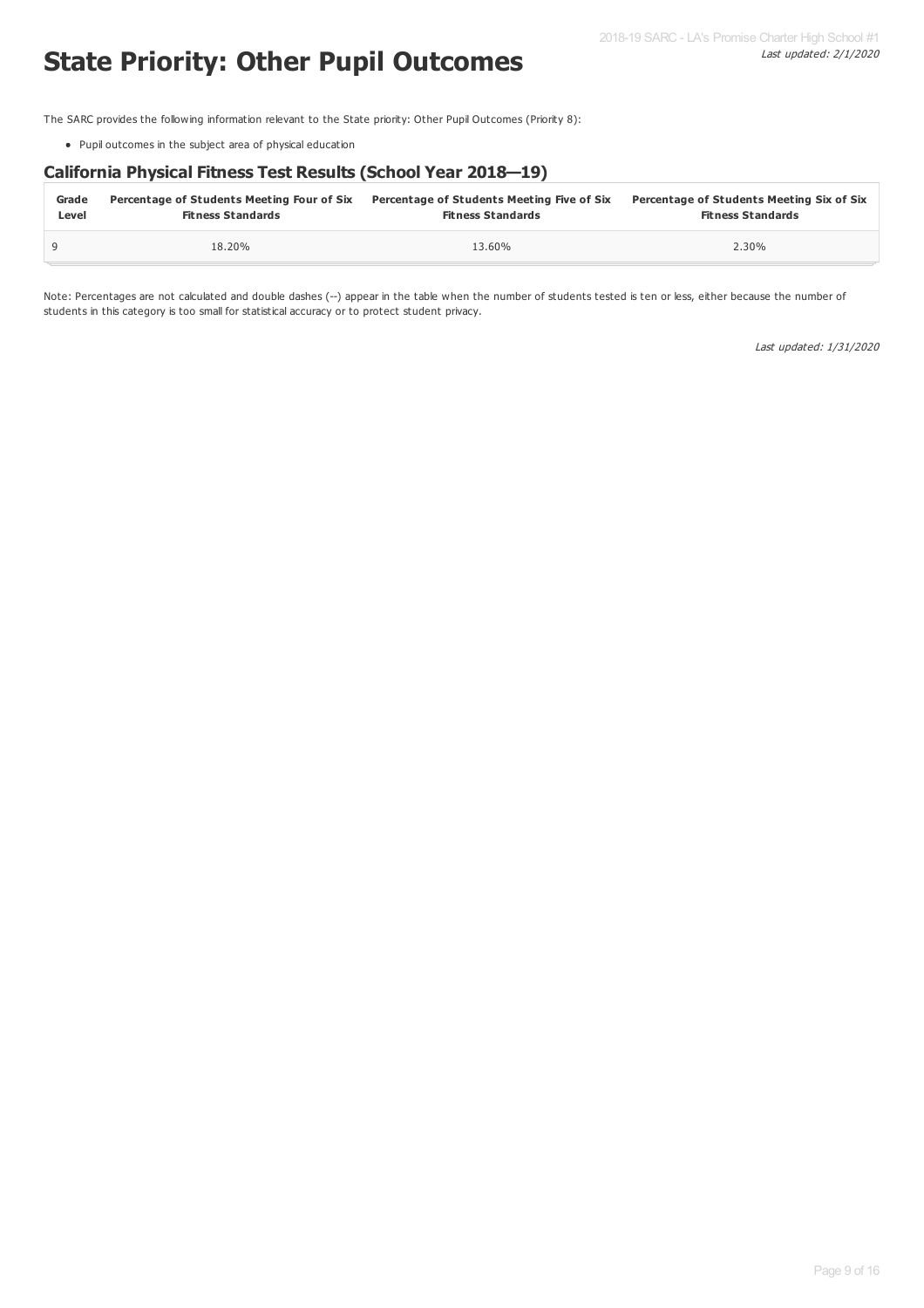# **C. Engagement**

# **State Priority: Parental Involvement**

The SARC provides the following information relevant to the State priority: Parental Involvement (Priority 3):

Efforts the school district makes to seek parent input in making decisions for the school district and each school site

#### **Opportunities for Parental Involvement (School Year 2019—20)**

LA Promise Fund believes parents are key stakeholders helping us guide and prepare students within our network for success in college, career, and life. Our signature Promise Parent program is composed of various engagement opportunities for parents/guardians within the Promise network. Our Parent Centers serve as community hubs to provide such opportunities, which include but are not limited to: the Promise Volunteer Program, Promise Parent College, the School2Home workshop series, School Site Council and a diverse offering of academic and empowerment workshops and trainings. Our goal is to continue cultivating a college-going culture in South Los Angeles, by providing pathways to college and career-readiness. For more information contact Monica Cardona, Director of Parent Engagement for LA Promise Fund, at monicac@lapromisefund.org or (213) 745-4928 ext. 5131.

# **State Priority: Pupil Engagement**

Last updated: 1/31/2020

The SARC provides the following information relevant to the State priority: Pupil Engagement (Priority 5):

- High school dropout rates; and
- $\bullet$  High school graduation rates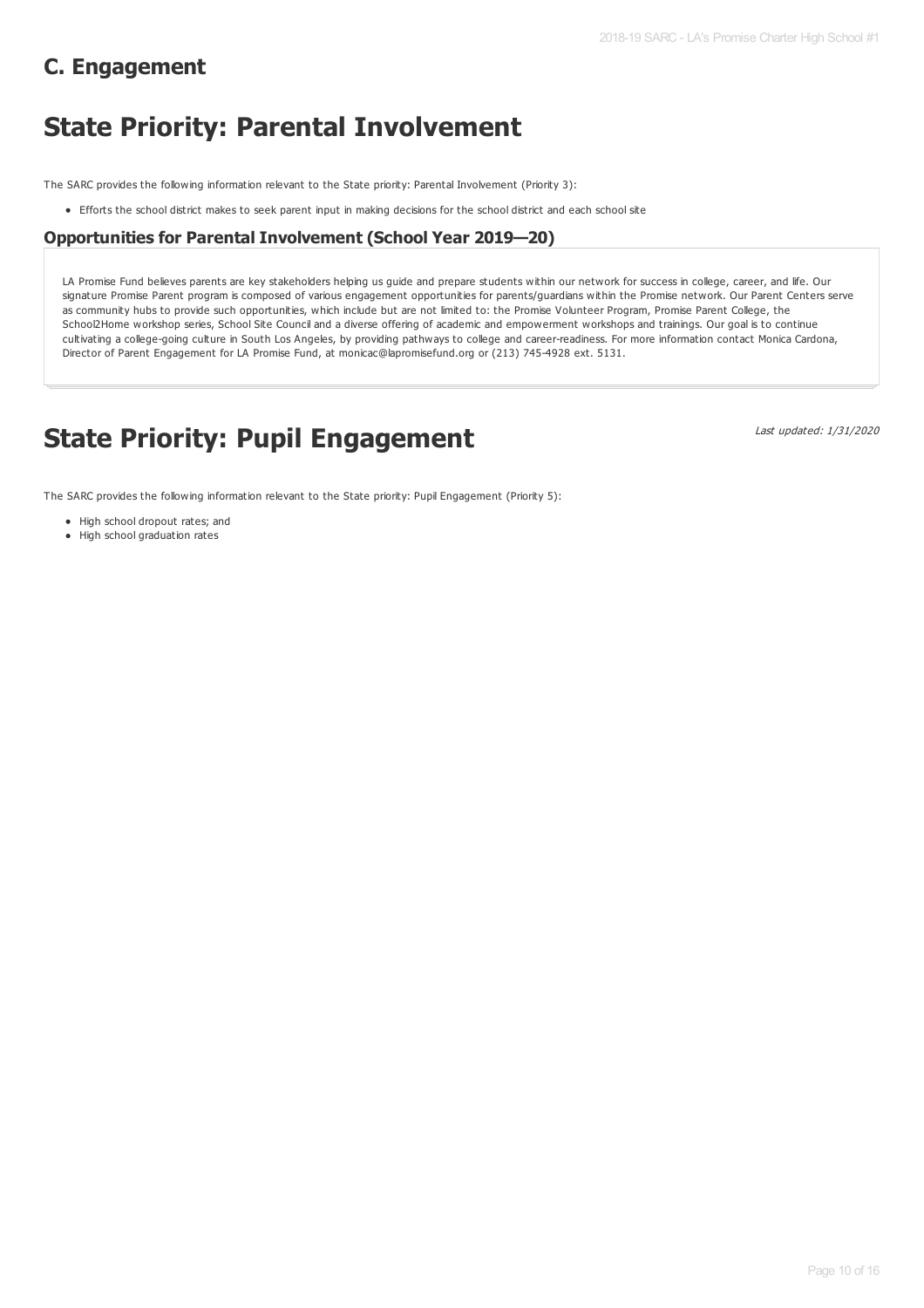# **State Priority: School Climate**

The SARC provides the following information relevant to the State priority: School Climate (Priority 6):

- Pupil suspension rates;
- Pupil expulsion rates; and
- Other local measures on the sense of safety

#### **Suspensions and Expulsions**

| Rate        | <b>School</b><br>$2016 - 17$ | <b>School</b><br>$2017 - 18$ | <b>School</b><br>$2018 - 19$ | <b>District</b><br>$2016 - 17$                      | <b>District</b><br>$2017 - 18$ | <b>District</b><br>$2018 - 19$ | State<br>$2016 - 17$ | <b>State</b><br>$2017 - 18$ | <b>State</b><br>$2018 - 19$ |
|-------------|------------------------------|------------------------------|------------------------------|-----------------------------------------------------|--------------------------------|--------------------------------|----------------------|-----------------------------|-----------------------------|
| Suspensions | $\hspace{0.05cm}$            | 4.20%                        | 5.00%                        | $- -$                                               | 4.20%                          | 5.00%                          | 3.60%                | 3.50%                       | 3.50%                       |
| Expulsions  | $\hspace{0.05cm} \cdots$     | $0.00\%$                     | $0.00\%$                     | $\hspace{0.05cm} -\hspace{0.05cm} -\hspace{0.05cm}$ | $0.00\%$                       | $0.00\%$                       | 0.10%                | 0.10%                       | 0.10%                       |

Last updated: 1/31/2020

#### **School Safety Plan (School Year 2019—20)**

LA's Promise Charter High School #1 has a comprehensive safety plan in place. The current Safe School Plan was discussed and reviewed with the School Site Council consisting of various stakeholder groups - school leaders, teachers, parents, students- on 11/13/19 and 1/14/20. The plan is pending final approval by our Schools Committee on February 6, 2020.

The LA's Promise Charter High School #1 School Safety Plan covers, among others, the following elements in detail:

- What to do in case of a fire
- What to do in case of a lockdown
- What to do in case of an earthquake
- What to do in case of a bomb threat
- What to do in case of a medical emergency

Specific instructions for the above scenarios as well as many others are laid out in detail. Additionally, emergency phone numbers, evacuation routes and instructions, building information, designated contacts, and log templates are included.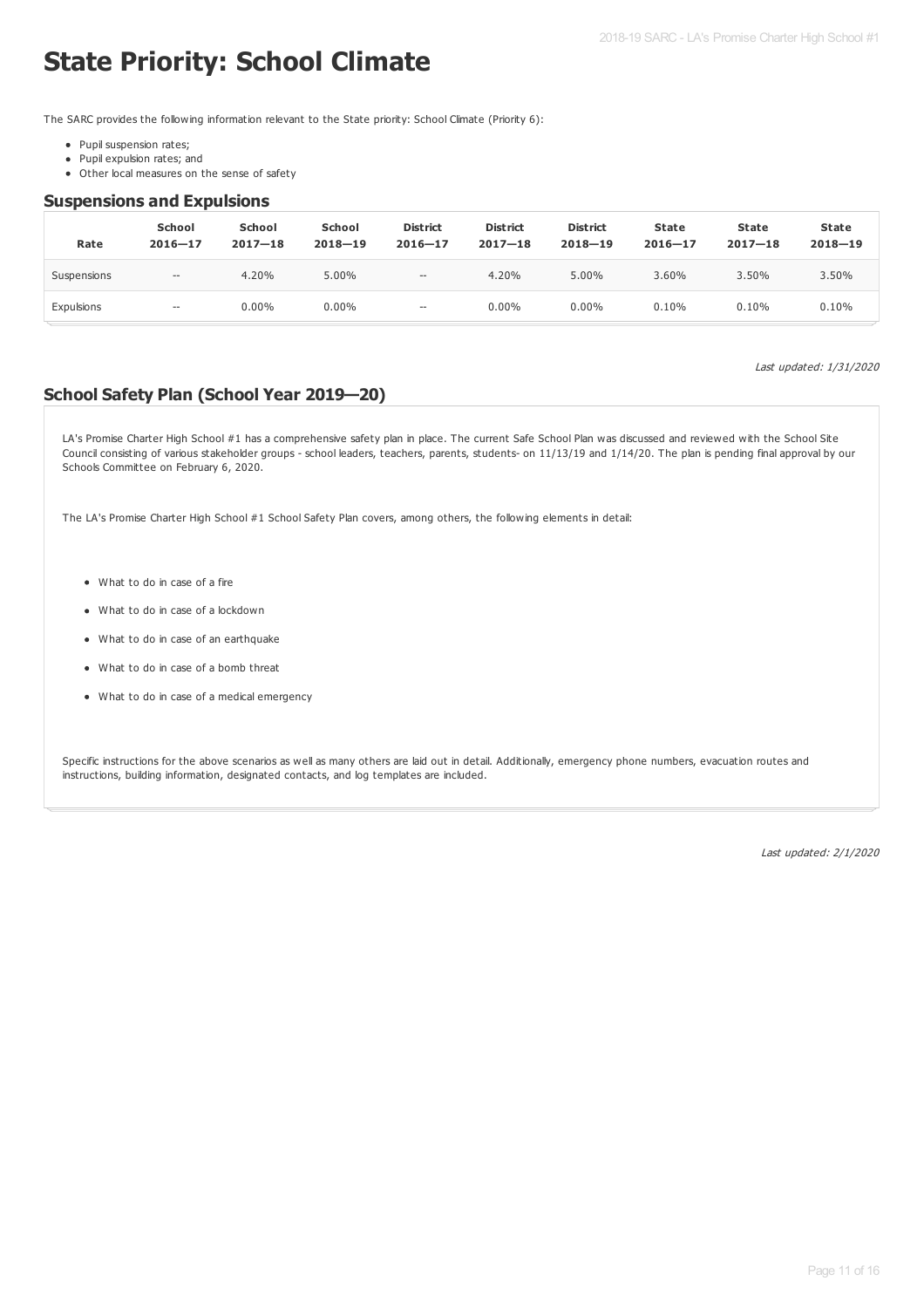# **D. Other SARC Information**

The information in this section is required to be in the SARC but is not included in the state priorities for LCFF.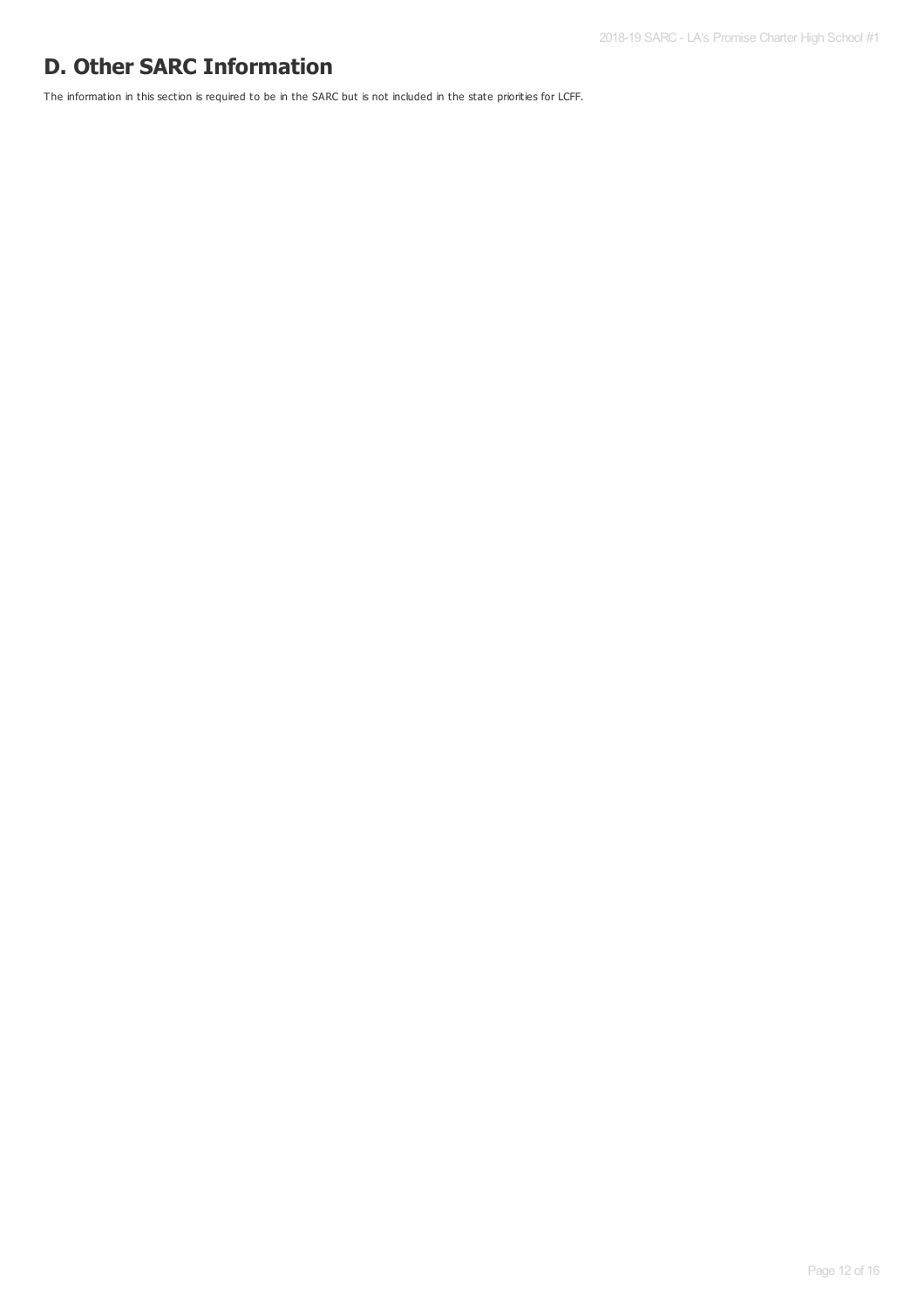#### **Average Class Size and Class Size Distribution (Secondary) (School Year 2016—17)**

| Subject        | <b>Average Class Size</b> | Number of Classes *<br>$1 - 22$ | Number of Classes *<br>$23 - 32$ | Number of Classes *<br>$33+$ |
|----------------|---------------------------|---------------------------------|----------------------------------|------------------------------|
| English        |                           |                                 |                                  |                              |
| Mathematics    |                           |                                 |                                  |                              |
| Science        |                           |                                 |                                  |                              |
| Social Science |                           |                                 |                                  |                              |

\* Number of classes indicates how many classrooms fall into each size category (a range of total students per classroom). At the secondary school level, this information is reported by subject area rather than grade level.

#### **Average Class Size and Class Size Distribution (Secondary) (School Year 2017—18)**

| Subject        | <b>Average Class Size</b> | Number of Classes *<br>$1 - 22$ | Number of Classes *<br>$23 - 32$ | Number of Classes *<br>$33+$ |
|----------------|---------------------------|---------------------------------|----------------------------------|------------------------------|
| English        | 11.00                     | 12                              |                                  |                              |
| Mathematics    | 14.00                     | 6                               |                                  |                              |
| Science        | 14.00                     | 5                               |                                  |                              |
| Social Science |                           |                                 |                                  |                              |

\* Number of classes indicates how many classrooms fall into each size category (a range of total students per classroom). At the secondary school level, this information is reported by subject area rather than grade level.

### **Average Class Size and Class Size Distribution (Secondary) (School Year 2018—19)**

| Subject        | <b>Average Class Size</b> | Number of Classes *<br>$1 - 22$ | Number of Classes *<br>$23 - 32$ | Number of Classes *<br>$33+$ |
|----------------|---------------------------|---------------------------------|----------------------------------|------------------------------|
| English        | 21.00                     | 4                               | 6                                |                              |
| Mathematics    | 19.00                     | 4                               |                                  |                              |
| Science        | 20.00                     | 4                               |                                  |                              |
| Social Science | 20.00                     | 4                               |                                  |                              |

\* Number of classes indicates how many classrooms fall into each size category (a range of total students per classroom). At the secondary school level, this information is reported by subject area rather than grade level.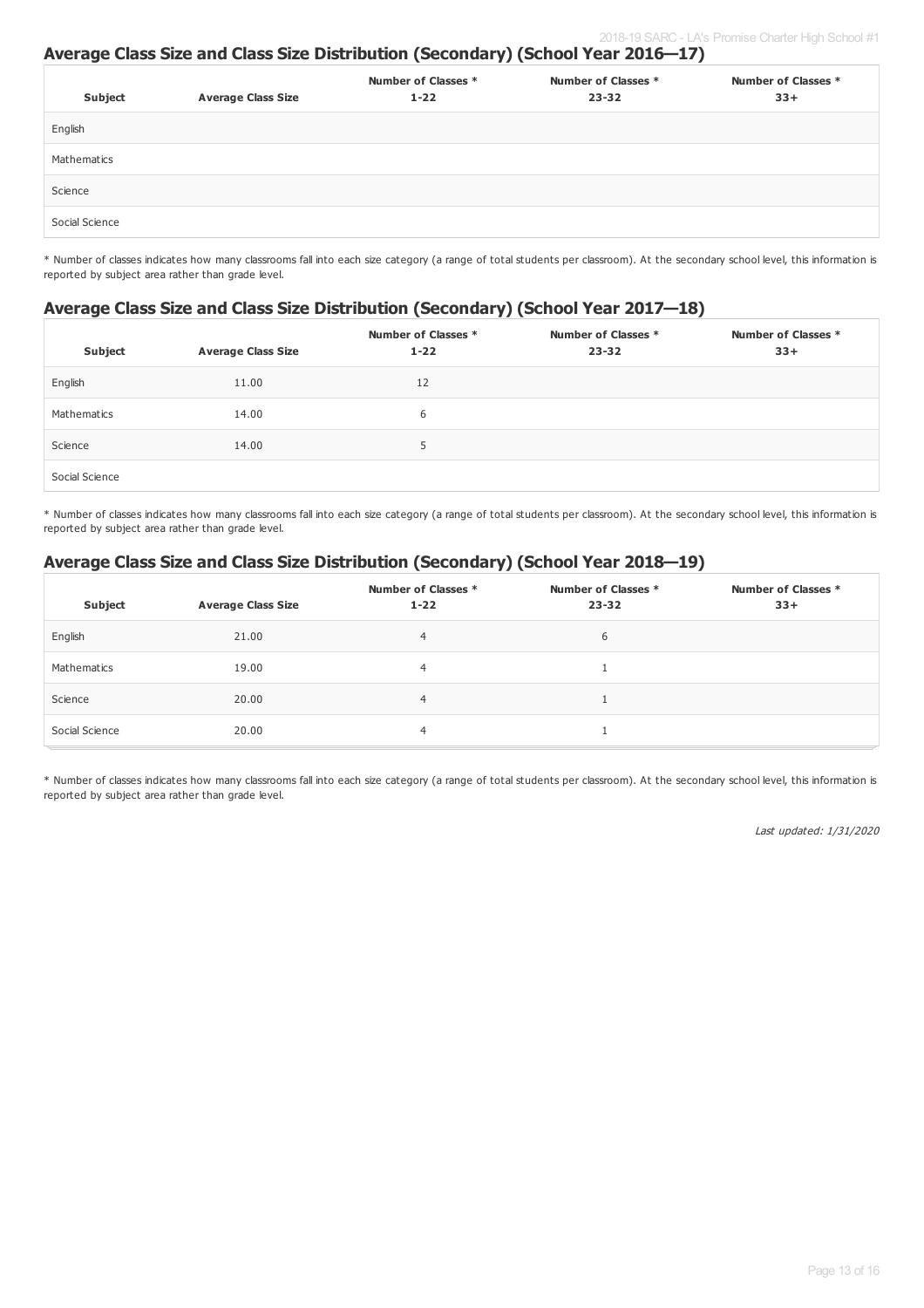2018-19 SARC - LA's Promise Charter High School #1

#### **Ratio of Academic Counselors to Pupils (School Year 2018—19)**

|             | Title | Ratio** |
|-------------|-------|---------|
| Counselors* |       | 0.00    |

\*One Full Time Equivalent (FTE) equals one staff member working full time; one FTE could also represent two staff members who each work 50 percent of full time. \*\*Average Number of Pupils per Counselor

Last updated: 2/1/2020

### **Student Support Services Staff (School Year 2018—19)**

| <b>Title</b>                                                  | Number of FTE* Assigned to School |
|---------------------------------------------------------------|-----------------------------------|
| Counselor (Academic, Social/Behavioral or Career Development) |                                   |
| Library Media Teacher (Librarian)                             |                                   |
| Library Media Services Staff (Paraprofessional)               |                                   |
| Psychologist                                                  |                                   |
| Social Worker                                                 |                                   |
| Nurse                                                         |                                   |
| Speech/Language/Hearing Specialist                            |                                   |
| Resource Specialist (non-teaching)                            | 1.00                              |
| Other                                                         |                                   |

\*One Full Time Equivalent (FTE) equals one staff member working full time; one FTE could also represent two staff members who each work 50 percent of full time.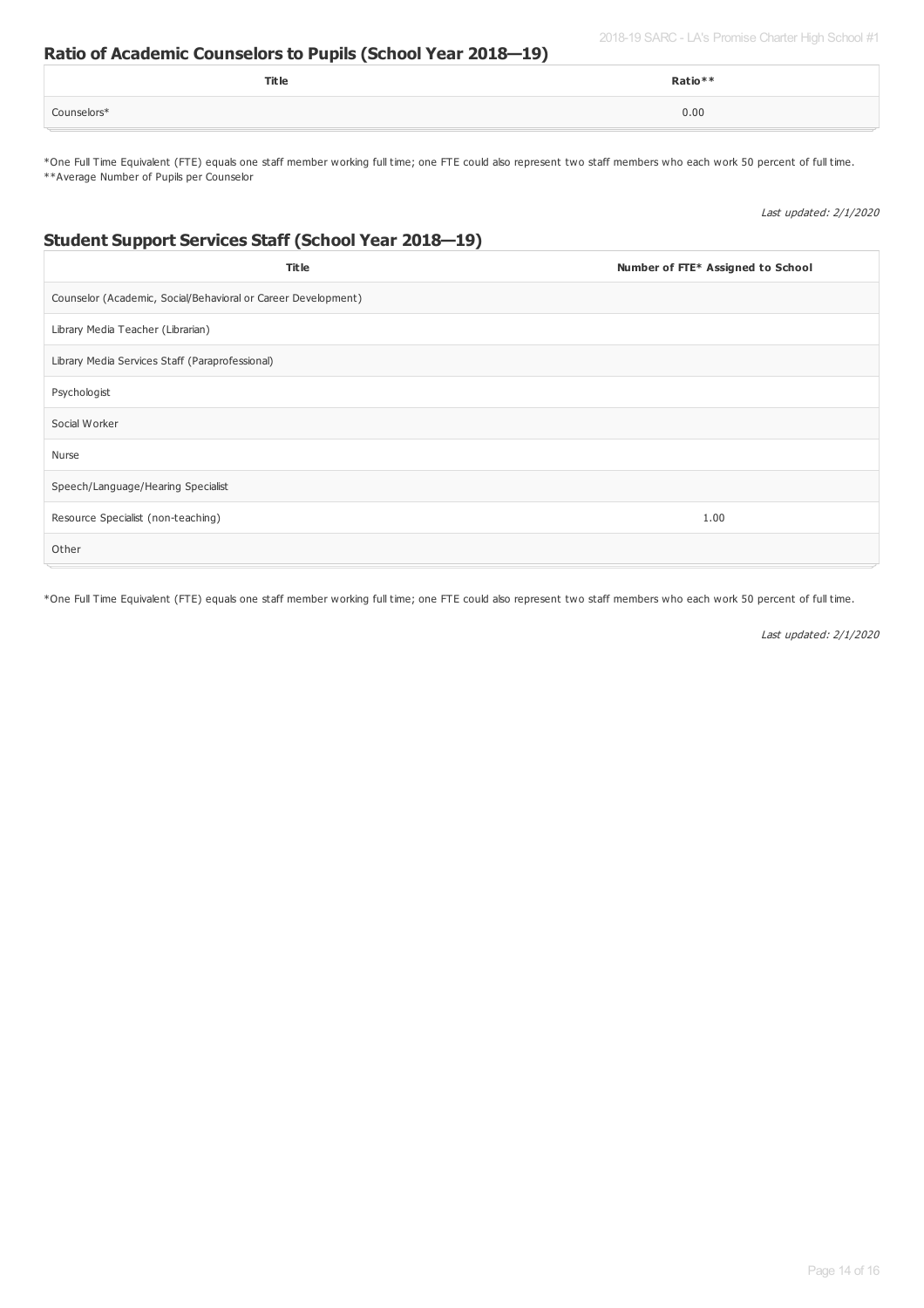### **Expenditures Per Pupil and School Site Teacher Salaries (Fiscal Year 2017—18)**

| Level                                         | <b>Total Expenditures Per Pupil</b> | <b>Expenditures Per Pupil</b><br>(Restricted) | <b>Expenditures Per Pupil</b><br>(Unrestricted) | <b>Average Teacher Salary</b> |
|-----------------------------------------------|-------------------------------------|-----------------------------------------------|-------------------------------------------------|-------------------------------|
| School Site                                   | \$24486.02                          | \$11507.56                                    | \$12978.46                                      | \$53388.29                    |
| District                                      | N/A                                 | N/A                                           | \$12978.46                                      | \$53388.29                    |
| Percent Difference - School Site and District | N/A                                 | N/A                                           | $0.00\%$                                        | $0.00\%$                      |
| State                                         | N/A                                 | N/A                                           | \$7506.64                                       | --                            |
| Percent Difference - School Site and State    | N/A                                 | N/A                                           | 53.42%                                          | $\hspace{0.05cm} \ldots$      |

Note: Cells with N/A values do not require data.

Last updated: 2/1/2020

### **Types of Services Funded (Fiscal Year 2018—19)**

LAPCHS #1 developed a positive, college-going culture through academic initiatives and social-emotional learning. A grant through the NOVO Foundation provided a part-time SEL coordinator, and Promise Time Curriculum through Facing History. Multi-Tiered Systems of Support (MTSS) were developed to support the holistic needs of our student population. High quality after school programming is provided through the 7to7 program, teacher sponsored clubs, and outside partnerships. Offerings included film, guitar, Korean Club, gardening, and volleyball. A partnership with the Just Keep Livin' foundation provided healthy cooking and hiking and camping excursions.

The concept of a Community Hub is fulfilled through signature LAPF programs centered around wellness and college access. Mobile health clinics provide lowincome families with dental exams, vision screening with subsidized glasses, and immunization. Breakfast in the Classroom combats childhood hunger. College access is realized through Go for College and Promise Parent College. A part-time college counselor plans for presentations, guest speakers, and individual A-G counseling sessions. The school administered the PSAT for sophomores and shared results with students and families. The Fulfillment Fund presented A-G awareness lessons during Promise Time. Every student had the opportunity to visit college campuses across Southern California.

Technology is prevalent across the school, through the 1-1 chrome book initiative. Students are engaged through google classroom, digital curriculum (core and supplemental), online assessments, and credit recovery through the APEX program. students create digital presentations to showcase their learning.

Language arts and math data supports the need for robust intervention. Power Hour builds math and ELA intervention into the school day. Students are grouped by data to address learning needs and close foundational skill gaps. Teachers are provided with time during the professional learning block on early release days, and during pupil-free days, to analyze data and plan for intervention. Achieve 3000 is used for level set reading assessments and to increase student lexile levels. IXL math is a supplemental intervention program for mathematics. Teachers hold office hours to support students with their coursework. The school serves a significant number of special education students and English Learners. ELLs are supported through both designated and integrated ELD. The school executes an inclusion model, and provides an RSP Lab for students whose instructional minutes must be met outside of the general education classroom.